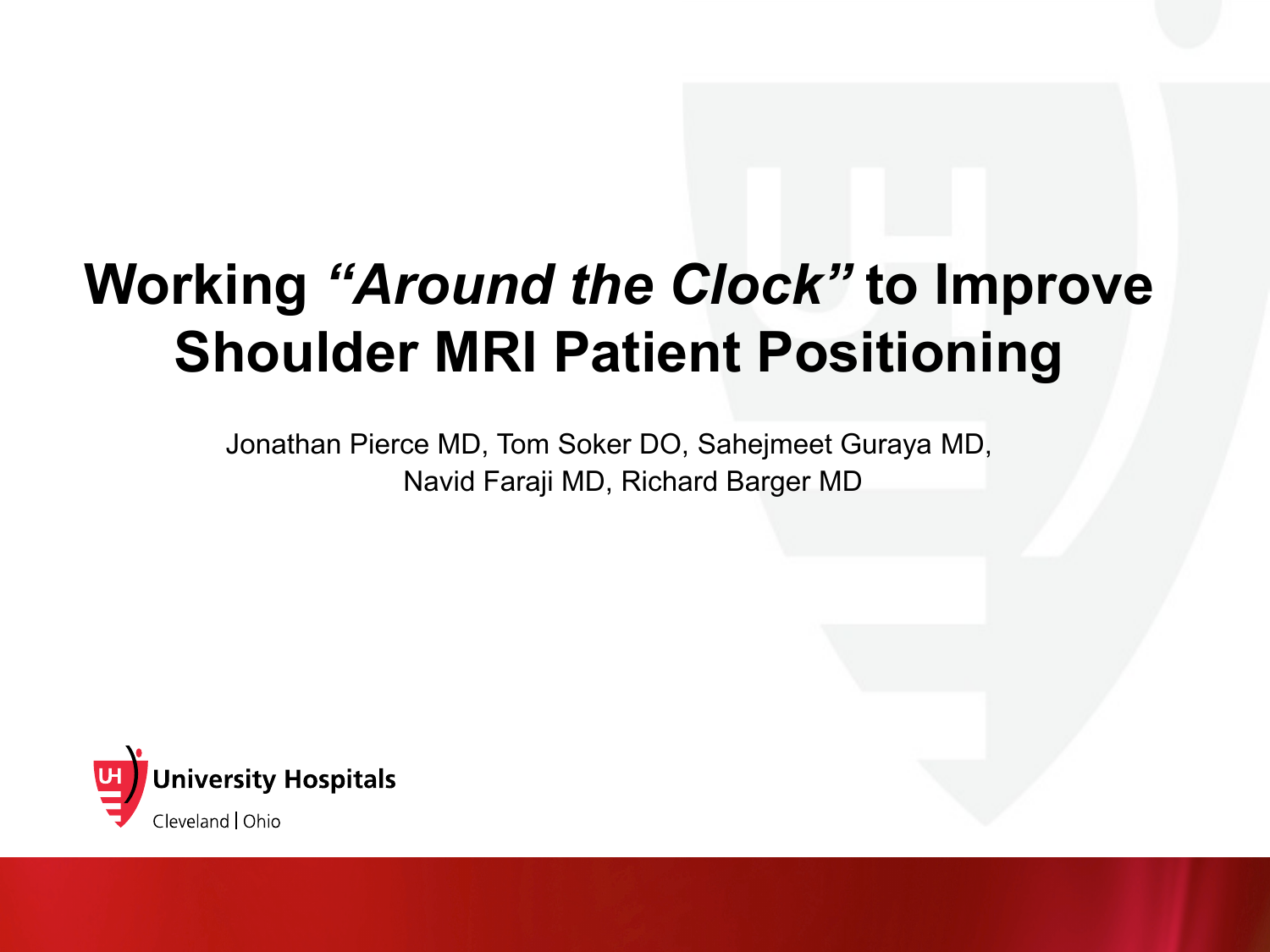## **Objective**

- To evaluate the quality of shoulder MRI as it pertains to patient positioning at our institution before and after performing an educational intervention with MRI technologists in order to improve diagnostic image quality and interpretation of shoulder pathology.
- We hypothesize that the number of shoulder MRI's performed in external rotation will increase following targeted education of MRI technologists.
	- Potential benefits of standardized patient positioning:
		- Enable more accurate comparison between exams
		- Improved visualization of certain shoulder structures/pathologies

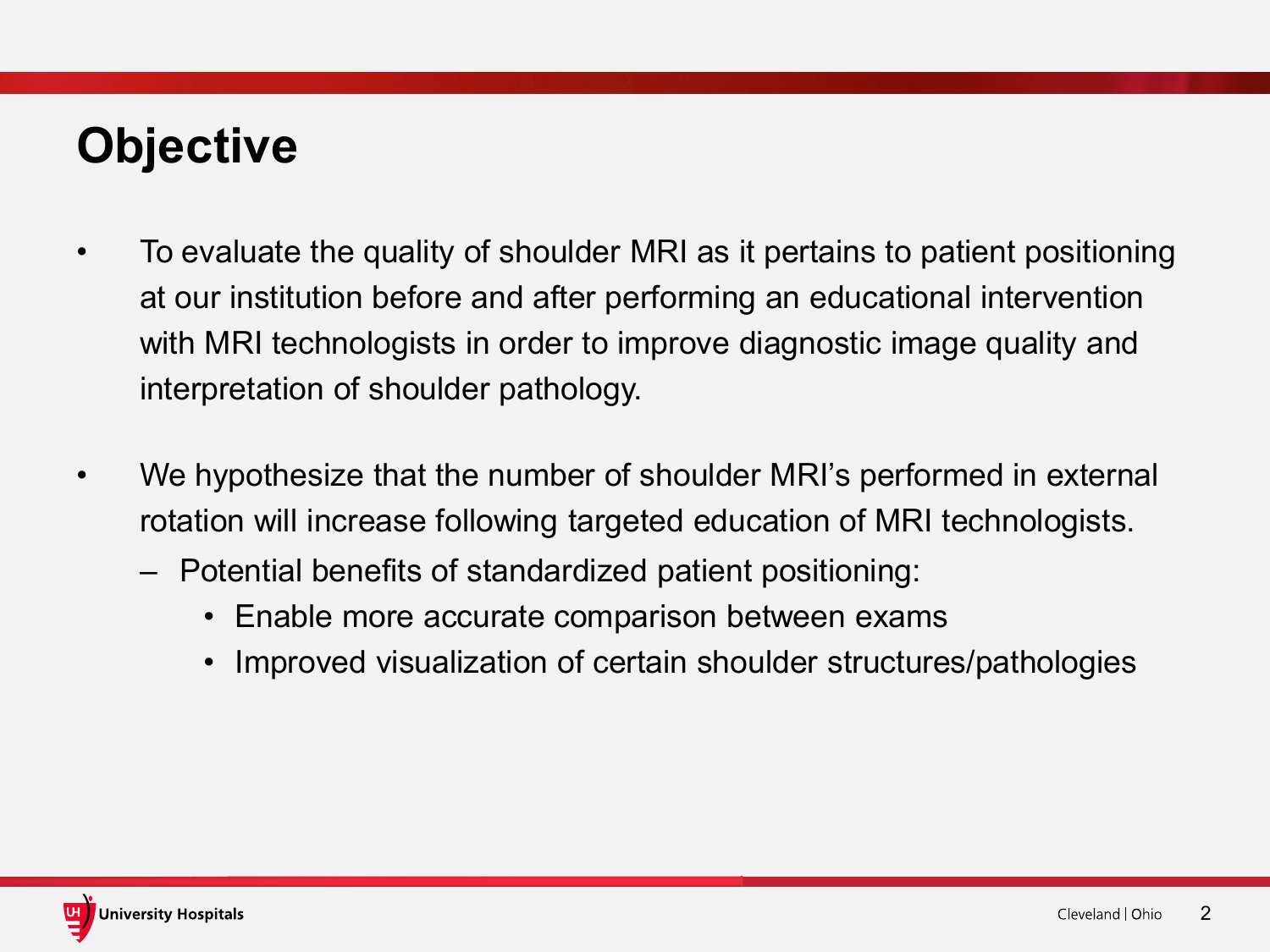## **Background**

#### **Hospital Setting**

- Large healthcare system serving NE Ohio (18 hospitals, > 40 outpatient centers, 11 urgent care centers)
- Robust MSK MRI imaging practice

#### **Shoulder Positioning**

- The shoulder = one of the most common joints imaged with MRI
- Highly mobile joint; different positioning can emphasize/hide anatomic structures
- MRI technologists play a critical role in appropriately positioning the patient and ensuring high quality MRI imaging

#### **Grading Shoulder Positioning**

• Clock face superimposed on the humeral head at the level of the bicipital groove; the bicipital groove assigned a clock position (ex: 9:00, 10:30, etc.)

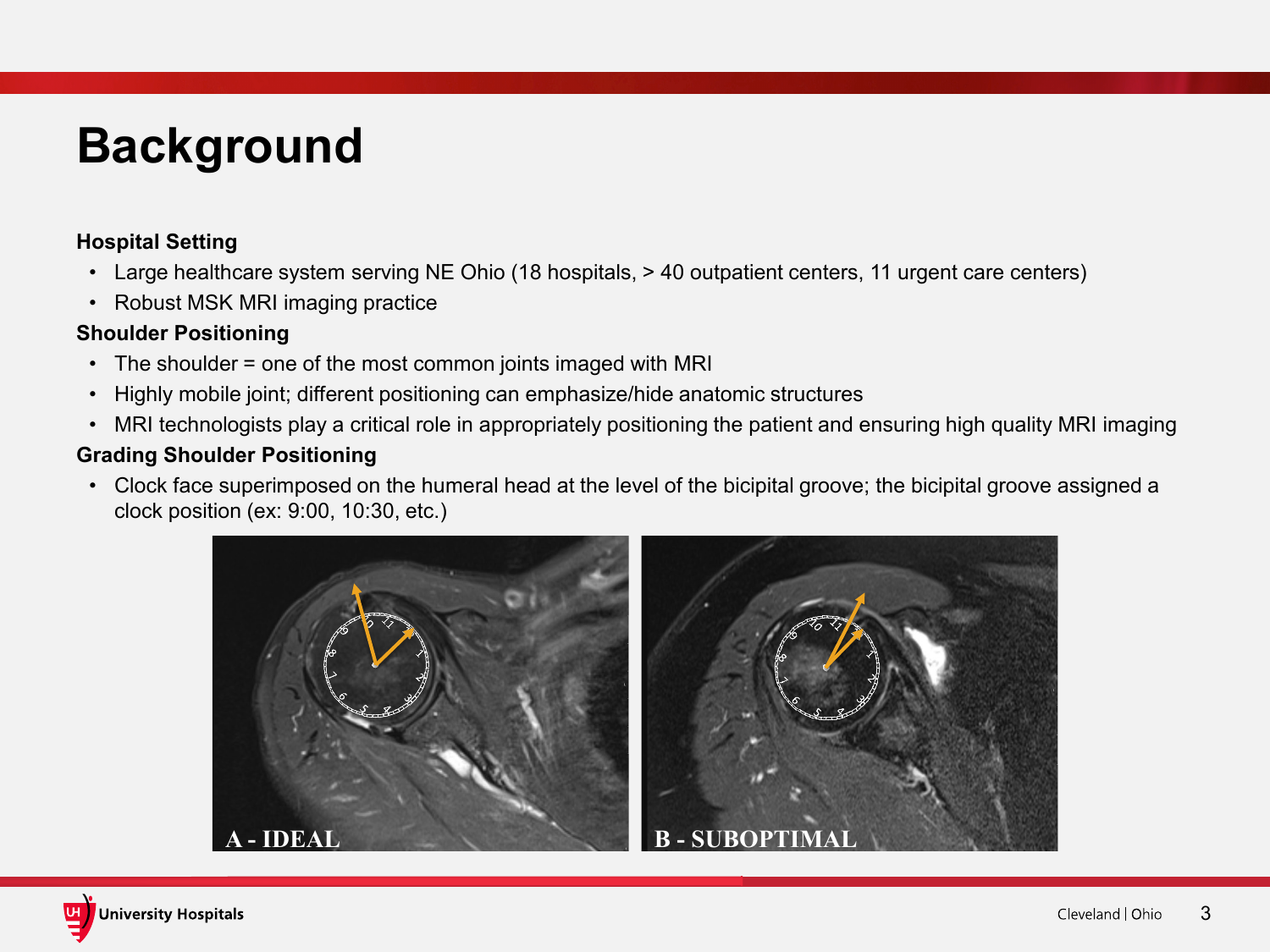## **IDEAL POSITIONING**



*Shoulder:* Mild External Rotation *Palm:* Up *Forearm:* **Up, flat and NOT twisted/rotated**

*\*\*On scout, biceps groove is @ 10:00 o'clock\*\**



### *Supraspinatus Tendon (Red)*

- Straight and parallel to coronal plane
- All fibers en face in sagittal plane
- Easy assessment of location and extent of tearing *Subscapularis Tendon (Green)*
- Straight and parallel to coronal plane
- All fibers en face in sagittal plane
- Easy assessment of location and extent of tearing

### *Long Head Biceps Tendon (Blue)*

- Straightened but mildly oblique to coronal and sagittal plane not as curved as excessive external rotation or internal rotation
- Balance of internal and external rotation optimally assessing position in groove

Anterior Capsular Structures and Labrum not obscured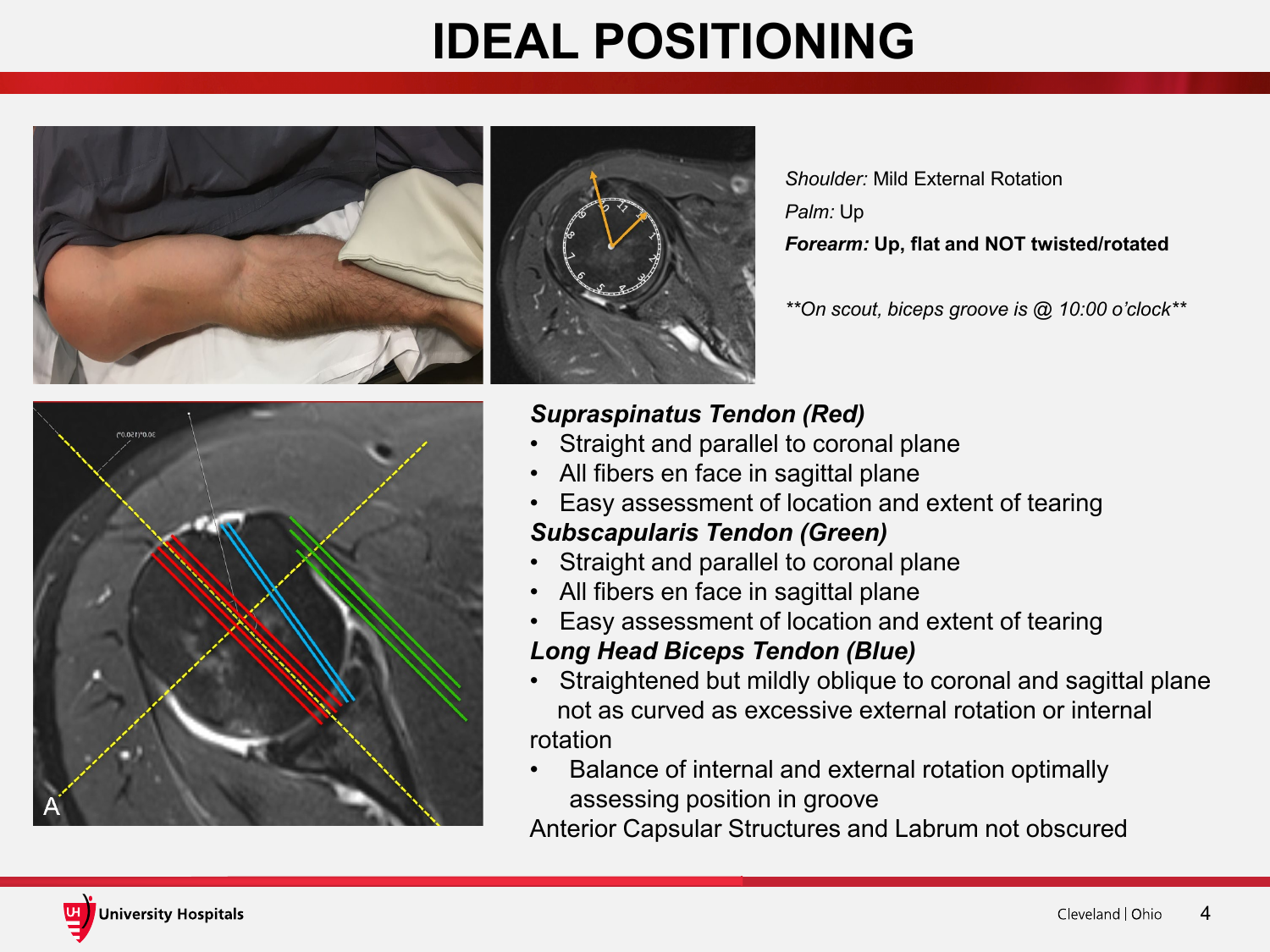## **SUBOPTIMAL: Excessive External Rotation**





*Shoulder:* Excessive External Rotation *Palm:* Up but not flat, twisted/rotated out *Forearm:* Up but not flat and twisted/rotated out

*\*\*On scout, biceps groove is between 8:00 - 10:00\*\**



### *Supraspinatus Tendon (Red)*

- Straight to mildly curved posteriorly over greater tubercle
	- May have some volume averaging of tears

### *Subscapularis Tendon (Green)*

- Significantly curved over lesser tubercle
- Significantly limited assessment
	- Volume averaging of tears
	- Difficult localization of tears

### *Long Head Biceps Tendon (Blue)*

- Very straight
- Active reduction of dislocation/subluxation hiding pulley mechanism pathology (?) [cogwheel effect]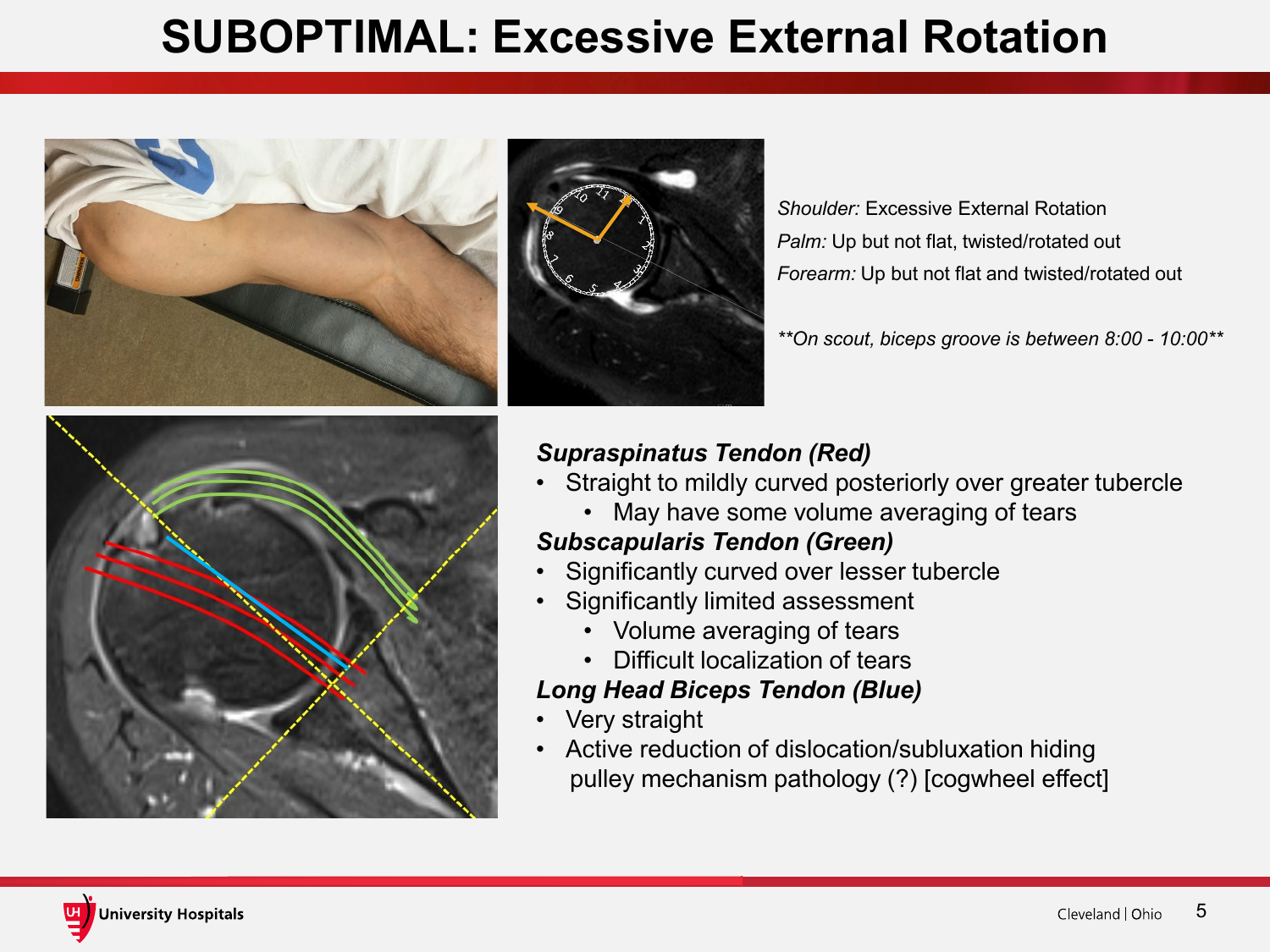## **SUBOPTIMAL: Internal Rotation**





*Shoulder:* Internal Rotation

*Palm:* May be up but not flat twisted in, facing inward, or even palm down

*Forearm:* Up but not flat and twisted/rotated in, facing in, or twisted down

*\*\*On scout, biceps groove is past 10:00 to 1:00\*\**



#### *Supraspinatus Tendon (Red)*

- Significantly draped obliquely over greater tubercle
- Very limited assessment due to obliquity in sagittal and coronal planes:
	- *Volume averaging of tears*
	- *Difficult assessment of location of tear*

#### *Subscapularis Tendon (Green)*

- 
- Limited assessment:
	- *Thickening/tendinosis*
	- *Obscuration of biceps subluxation/dislocation*
	- *Crowding with obscuration of anterior capsuloligamentous structures and labrum*

#### *Long Head Biceps Tendon (Blue)*

- Intracapsular portion foreshortened and oblique
- Limited assessment:
	- *Intracapsular tendonsis/tearing*
	- *Subscapularis tear obscuration in subluxation/dislocation*
	- *Passive reduction of subluxation/dislocation hiding underlying pulley mechanism pathology*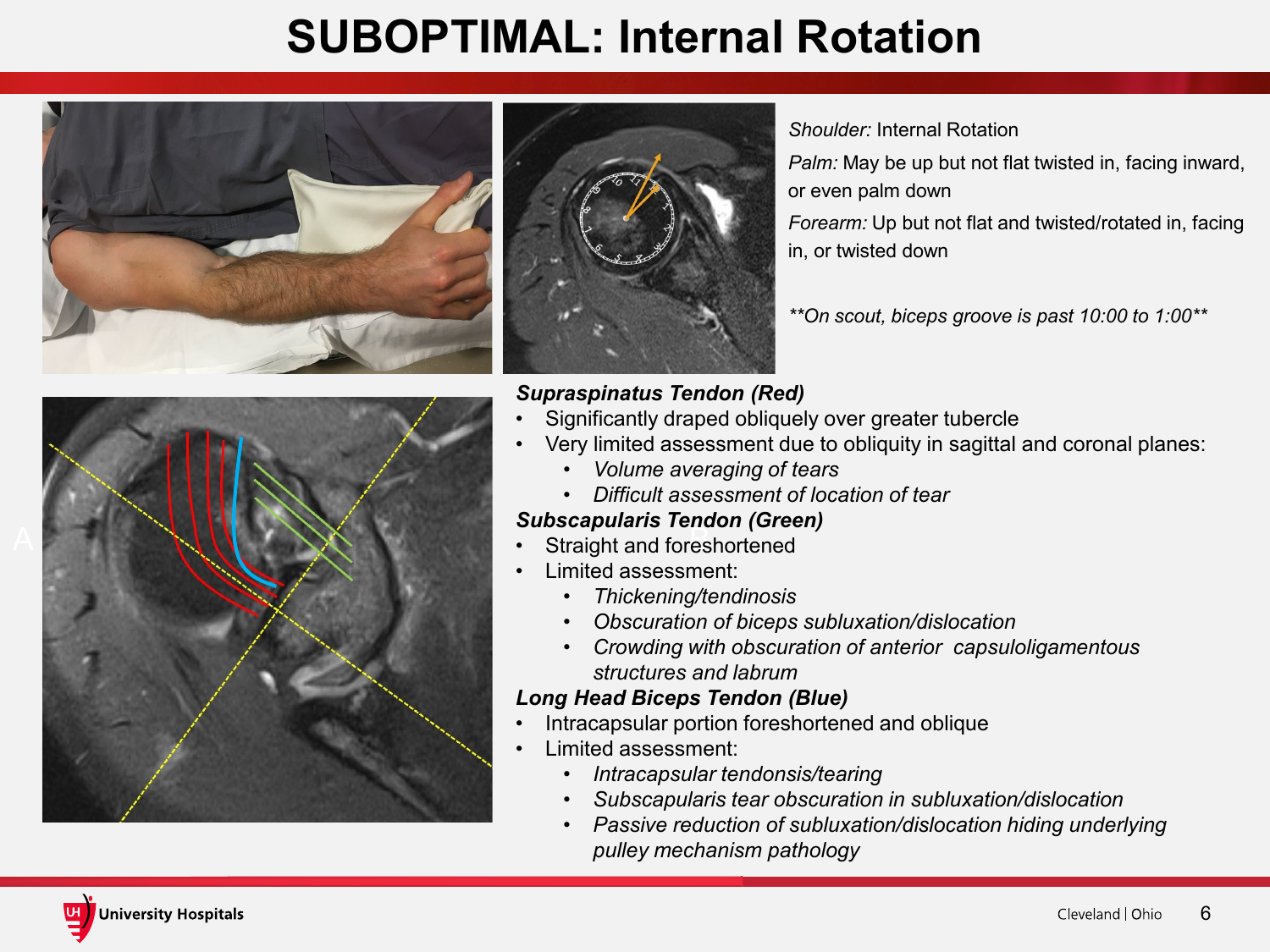## **Phase 1 – Pre-intervention Assessment**

#### **Methods**

#### **(1) Database Query**

- Imaging database (PACS) queried for Shoulder MRIs performed in the UH Health System during the month of November 2020.
- Exclusion criteria
	- Exams with insufficient sequences to assess (at least 1 axial, 1 sagittal, and 1 coronal)
	- Exams with significant motion between the sequences
	- Exams without humeral heads (certain arthroplasties, amputations, & tumor/infection destroyed)
- *A total of 130 examinations were identified* (1 excluded due to significant motion between sequences)

#### **(2) Data Review**

- Exams were reviewed independently by four radiologists
	- *2 fellowship trained MSK radiologists* (6 years and 14 years experience), *1 PGY-3* and *1 PGY-4* radiology resident
- All shoulders were oriented to face right; Line drawn through long axis of scapula at center of glenoid
- Clock positions determined relative to the center of the bicipital groove
- Supraspinatus (Axial and Coronal) and Subscapularis (Axial and Sagittal) were assessed for the quality of their position.
	- Ideally neither tendon is off plane
	- Intermediate was one or both slightly off plane
	- Not ideal was one or both significantly off plane

#### **(3) Data Analysis**

- Reader consensus on clock face and scores
- Averages with standard deviation across the four readers for each of the three positions scores
- Average of each score out of total number of cases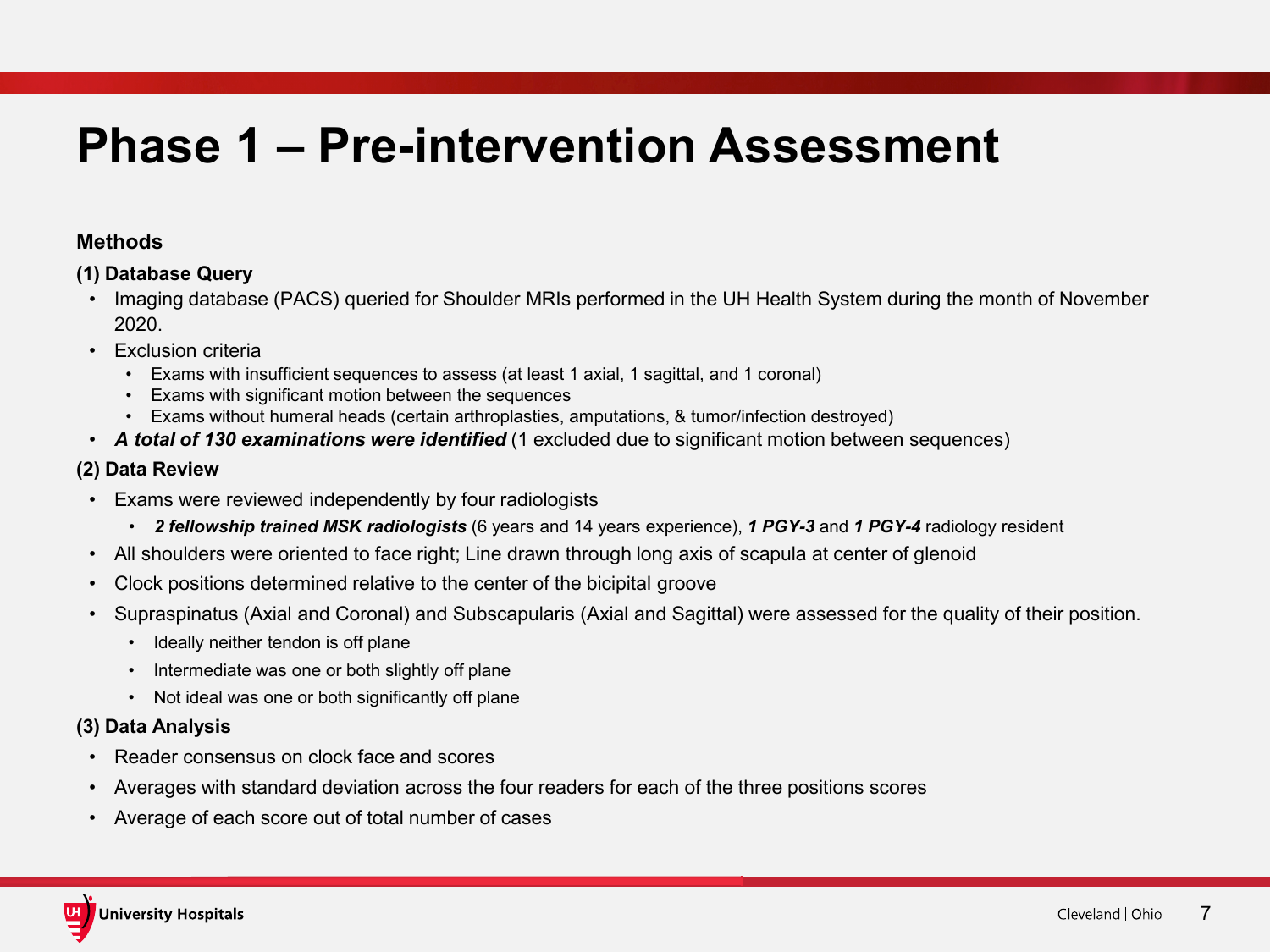## **Phase 1 – Pre-intervention Assessment**

### **Results**

- All readers agreed that 9:00 and 11:00 to 1:00 were not ideal
- All readers agreed that 9:30 (subscapularis less ideal) and 10:30 (supraspinatus less ideal) were intermediate
- All readers agree that 10:00 was the ideal position
- Data
	- $\triangleright$  Pooled average of not ideal cases: 94 with standard deviation of 15.22
	- $\triangleright$  Pooled average of intermediate cases: 18 with standard deviation of 13.77
	- $\triangleright$  Pooled average of ideal cases: 18 with standard deviation of 2.83
	- Thus **72.31% of cases were not ideal**, 13.85% were intermediate ideal, and 13.85% were ideal

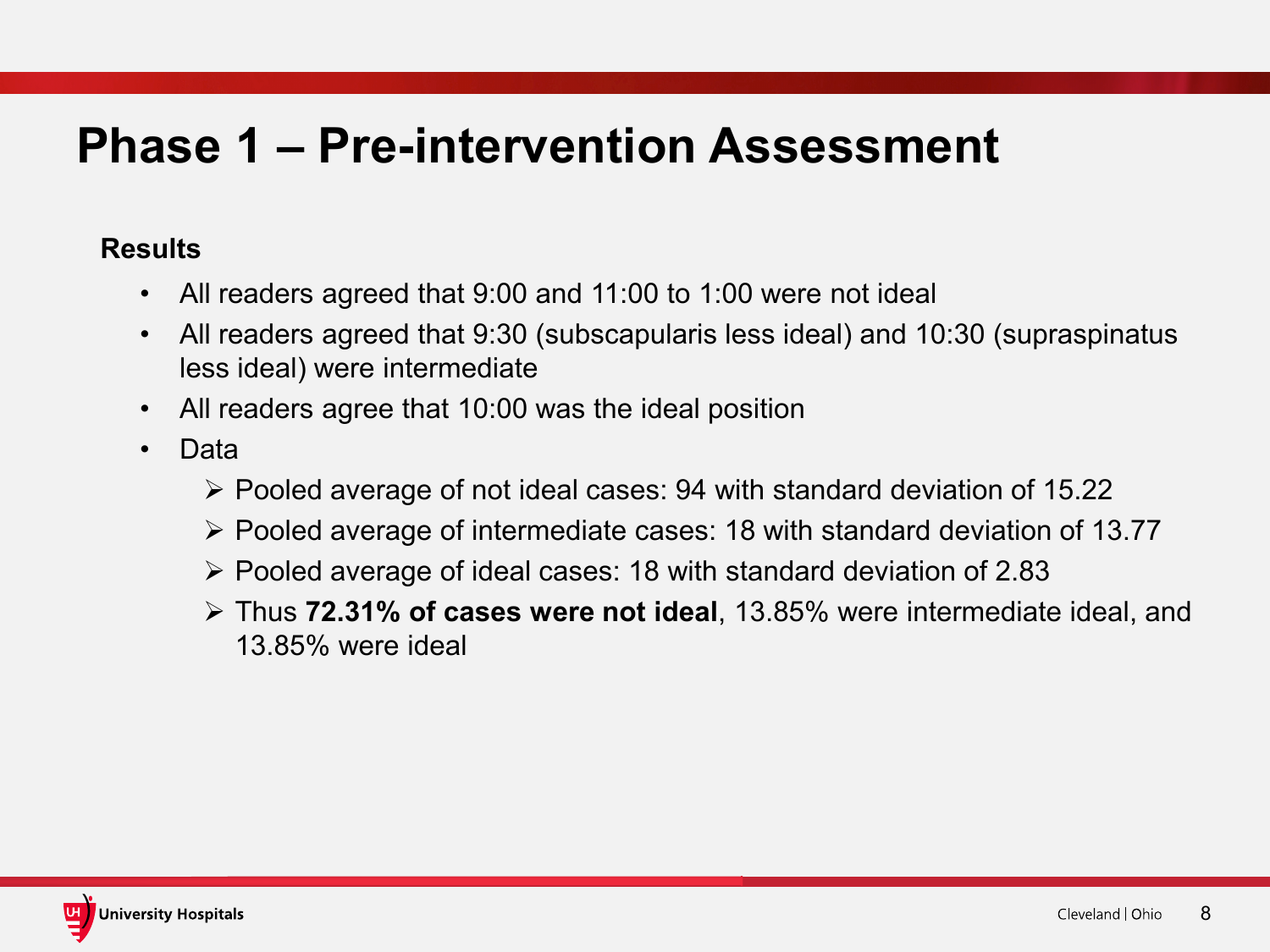## **Next Steps**

### **Phase 2 – Intervention**

- Ideal shoulder positioning and its importance will be discussed with MRI technologists throughout the UH system via a series of brief live and recorded Zoom training sessions
- In-person demonstrations of ideal positioning will also be performed by MSK Radiologists in the MRI Suite
- *Proposed Methods for Improved Patient Positioning:*
	- Discussion and demonstration of ideal shoulder positioning with patient prior to beginning the MRI
	- Using weighted devices to keep the shoulder in external rotation (i.e., Sandbag on hand/forearm)
	- Monitoring patients to ensure they maintain external rotation

### **Phase 3 – Post-intervention Assessment**

- Approximately 100 shoulder MRIs performed across the UH system will be evaluated by 4 independent radiologists following these training sessions
- Examinations will be graded based on the assignment of "ideal" positioning to exams with the bicipital groove at the 10:00 position
- Results will be compared to the pre-intervention data

### *\*\*Preliminary results anticipated by RSNA 2021 Annual Meeting\*\**